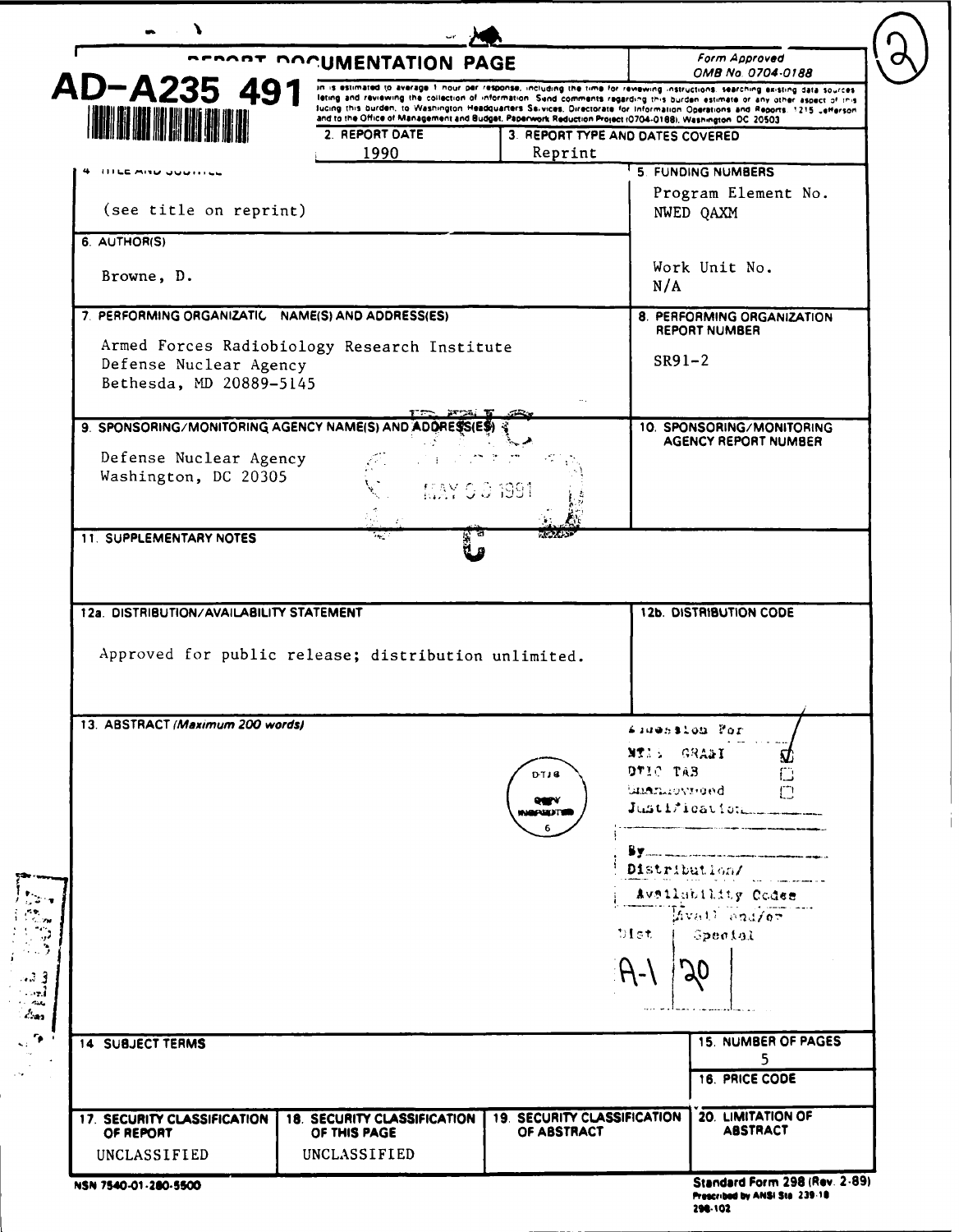## **Biomedical Lessons From the Legion College College College And the Lt Col Doris Browne, MC<sup>+</sup> Chernobyl Nuclear Power Plant Accident**

*The Chernobyl nuclear accident afforded the treating physicians a chance to observe clinical ARS in man, defining the degree of severity according to average radiation dose exposure, and to mahe prognoses for the individual patients on the course of the ARS,* based *on biological criteria. The author gives a detailed account of the clinical cause of the disease including all available laboratory values. She provides valuable data that can be utilized in handling similar accidents in the future.*

**A Provide a Chernobyl nuclear and** *State and Lt Col Doris Browne, MC, is Chief, Medical* **occurred at the Chernobyl nuclear branes from the molten steam and** *Operations Division, Military Requirements* power plant in the **USSR** during the dust. Wet clothing contaminated **by** and Applications Department *IMRAI,* Armed early hours of April 26, 1986. This ac-<br>the steam and dust provided another **Forces Radiobiology Research Institute (AFRRI)**. cident unleashed megacuries of radio- source of contamination. She is **a** licensed physician in hematologyactive contamination into the atmos- Within **15** minutes of the acident, oncology. Dr. Browne attended medical school

short-term beta/gamma radiation re- collapsed debris. These patients were diagnosed **leased in the emission cloud; external The triage officer, a physician, as having ARS resulting from exten-**

**Pe a-90-91i0. see emtbiOctaor 990** 25

The world's worst radiation accident posited on the skin and mucous mem-

phere, generated an explosive blast first aid was provided **by** middle level *at* Georgetown University, and completed an that knocked the thousand-ton lid off medical personnel and emergency at Walter Reed Army Medical Center. She<br>the top of the reactor, and sent burn-<br>team members. Individuals with acute was a fellow in hematology and oncol ing graphite and heat in a plume about symptoms were transported to the at *Walter* Reed Army Medical Center. She three miles high. The aftermath and hospital in Pripyat, where the initial *joined* the staff of William Beaumont Army significance of this disaster are still screening took place; others in satis-<br>tant Director of the Hematology-Oncology being realized in the USSR and neigh-<br>Clinic, Department of Medicine. She joined boring countries. The staff of the hospital for examination. The the staff of the AFRRI as Chief of the Med-Details of the accident were re- initial care consisted of antiemetics. *ical Operations Division and is responsible* ported at the International Atomic symptomatic medication, and stable for the Medical Effects of the Nuclear Weapons<br>Energy Agency (IAEA) meeting held saturated potassium iodide. The spe-<br>Activities at the institute. She i in Vienna, Austria, in August 1986, cialized emergency team of radiation in-Charge of the Medical Radiobiology Adand summarized in **IAEA** Safety Series accident specialists arrived at the *visory Team* (MRA *T* that recently sponsored Technic-' Report No. **75.1.2** This report accident site within 12 hours and, the First Consensus Development Conference summarizes the basic information on with the on-site medical personnel, on the Treatment of Radiation Injuries. A sum-<br>convincing triang and treatment, and y capaned and triaged more than 250, mary report of this conferenc casualties, triage, and treatment, and screened and triaged more than 350 mary report of this conference was published<br>the radionuclides released into the persons within the first 36 hours. Dur-<br>of the conference are in pr atmosphere. The immediate casual- ing the first 24 hours, **132** persons of the American Society of Clinical Oncology, ties included only plant personnel, were hospitalized; one individual died American College of Physicians, and the **Ne**firemen, and auxiliary staff present at, from severe thermal burns during the tional Medical Association. or in the vicinity of the accident site. first hour, and another worker (a re-These casualties were all subject to actor operator) was unaccounted for body, as well as with the intake of adthe combined effects of the following: and believed to be buried under the ditional radionuclides through inhala-

beta/gamma radiation from fragments made decisions based on the initial sive beta radiation bums to the skin of the damaged reactor core scat- symptoms and lymphocyte counts. and significant whole-body gamma tered through the accident site; in- Persons with severe symptoms were radiation exposure. halation of gaseous and aerosolized hospitalized with clinical complaints The diagnostic criteria used to assess dust composed primarily of radio- of acute radiation sickness (ARS). the presence of ARS was the presence, isotopes of cesium, plutonium, and Three hundred of these patients were intensity, and duration of symptoms iodine; and beta/gamma particles **de-** sent to a specialized treatment center **is,** nausea, vomiting, and erythema of \*Chief, Medical Operations Division, Military *Re-* in Moscow and another 200 were the skin and mucose); time of onset; quirements and Applications Depertment, Armed sent to a hospital in Kiev. The 237 and the peripheral lymphocyte count, Forces Rediobiology Research Institute, Bethesda, hospitalized individuals received sig- which decrease Supported **by** the Armed **Forces** Rodioboogy **Re-** nificant combined radiation effects during the first 24 hours following search **Institute.** Defense **Nuclear Agency. Views** from the extensive beta/gamma ex- radiation exposure in patients with no endorsement **by** the **Defense Nuclear** Agency posure, which was generally external ARS. During the first **36** hours after

internship and residency in internal medicine

**91 5 C7 054**



MD 20814.

presented in this **paper are those of the** author; **hes boen given or ahould be** inferred. and relatively uniform over the whole the accident, the **237** hospitalized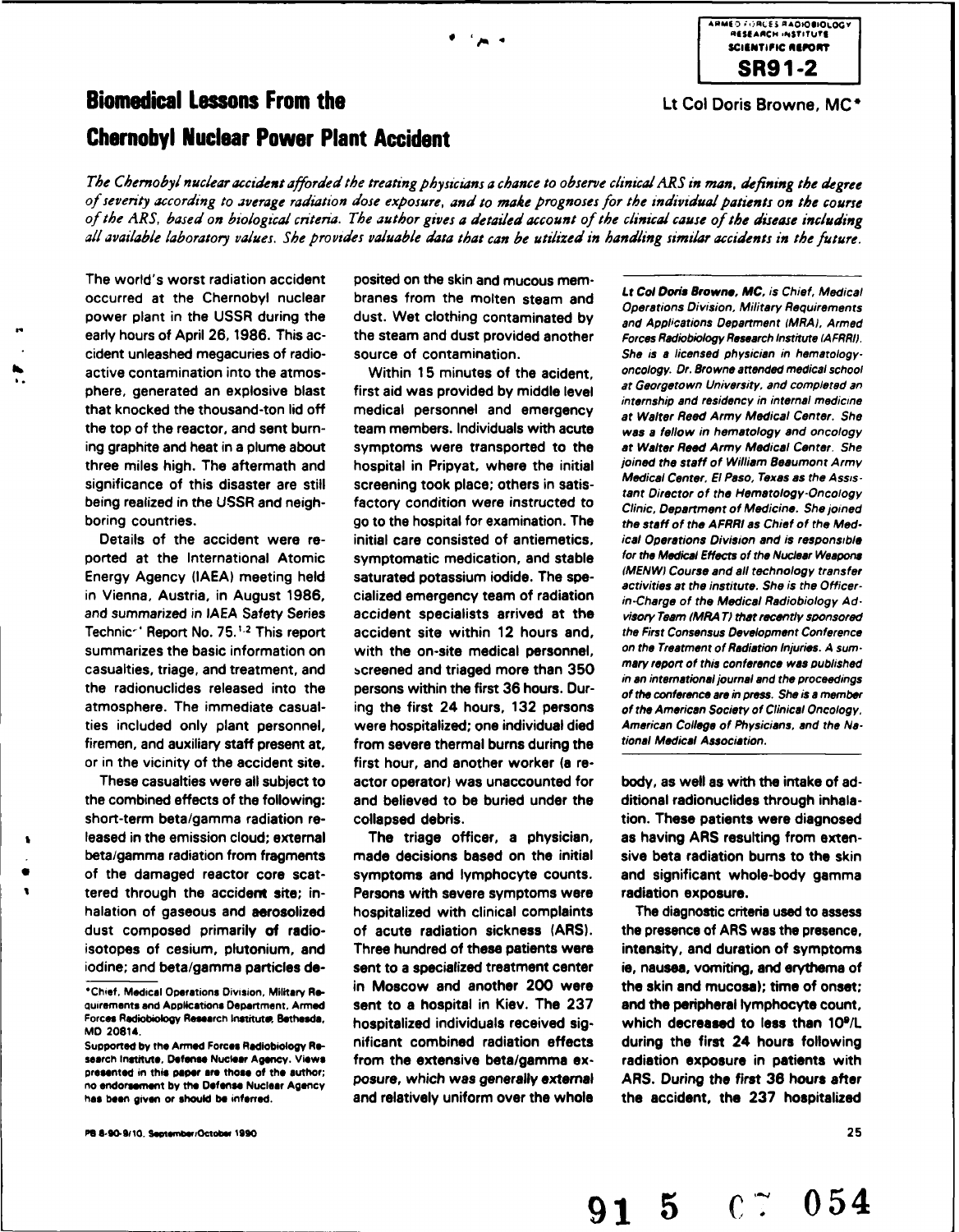clinical pattern consistent with first emia was used as a supplementary tion of triple broad-spectrum antidegree through fourth degree ARS. After admission to the hospital, they Treatment consisted of supportive cephalosporin and semi-synthetic

to three months. This data was used Infections, manifested **by** the on- jority of patients showed no evidence

persons were diagnosed as having a sand prognosis of ARS. Hyperamylas-streated with intravenous administra-<br>clinical pattern consistent with first samila was used as a supplementary stripto of triple broad-spectrum anti

were monitored again for contamina- therapy, which included selective anti- penicillin. **If** this regimen did not retion and, when necessary, decon- microbial intestinal decontamination, duce the fever within 48 hours, three taminated with soap, water, and a reverse isolation, empiric systemic anti- or four doses of gamma globulin were clothing change. Routine samples of biotic administration, and transfusion administered. An intravenous **anti**urine and blood were drawn for anal- replacement of blood and blood prod- fungal (amphotericin B) was adminysis, and thyroid scanning was per- ucts. Definitive treatment of allogeneic istered if the neutropenic fever performed. The radiation dose received bone marrow transplantation (BMT) sisted for seven days, along with the was estimated **by** counting the num- and human embryonic liver cell trans- antibiotics and gamma globulin. Paber of aberrant chromosomes (dicen- plantation **(LCT)** was performed on tients with herpes simplex were given trics) in cultured lymphocytes (cyto- patients with irreversible myelosup- acyclovir. Approximately one third of genetic analysis). The diagnosis of pression. **A** sterile environment was the patients with third and fourth ARS was confirmed during the first maintained through strict observance degree ARS had the herpes virus. five days for persons admitted to of hand washing **by** all attending per- Viral skin lesions were treated with the Moscow Hospital. Approximately sonnel upon entering and leaving the topical acyclovir. No deaths were seven days after the accident, the room; mandatory use of disposable attributed to bacterial infection alone radiation dose was estimated and the gowns, masks, and caps; antiseptic in patients with hematopoietic synpatients were categorized into four decontamination of footwear; chang- drome. However, infectious complicagroups according to prognosis and ing of patient undergarments daily; tion was the primary cause of death severity of hematopoietic syndrome antiseptic washing of walls, floors in patients with ARS complicated **by** (Table **I).** Twenty-two injured persons and items used in the room; and **indi-** thermal burns, radiation-induced enwere classified as having fourth de- vidually assigned antiseptically treated teritis, or acute graft-versus-host gree (extremely severe) ARS; **23** as nursing items. Isolation rooms pro- disease from BMT. The etiology of having third degree (severe) ARS; **53** vided air sterilization with ultraviolet terminal septicemia, documented **by** as having second degree (moderate) lamps. The microorganism population surveillance cultures, was most often ARS; and 139 as having first degree was maintained at less than 500m<sup>3</sup> from *Staphylococcus epidermidis*. (mild) **ARS. <sup>3</sup>**in the room air. Raw fruits and veg- The hematopoietic syndrome was Neutrophil count was used to de- etables and canned products were treated with prophylactic and theratermine finally the magnitude of radia- eliminated from the patients' diet.4 peutic fresh random donor platelets

tion dose. The parameter used was The decision was made early to when the platelet count dropped to the time required for the neutrophils perform BMT on patients with third 20 x **109/L** or lower, or with the first to decrease to **0.5** x **109/L,** based on and fourth degree ARS and possible sign of bleeding. Transfusions usudata collected over a period of up to irreversible myelosuppression.<sup>5</sup> These ally were required every one to three three months in cases that exhibited patients vomited within the first half- days. To inactivate the immunocomtypical postirradiation platelet and/or hour, suffered from diarrhea during petent cells from the donor, all blood neutrophil counts with distinct de- the first one to two hours, and from components were irradiated with pletion and restoration phases. Com- swelling of the parotid gland during **1,500 cGy of gamma radiation before** plete blood counts were performed the first 24 to **36** hours of exposure, transfusion. Only one person received two to three times per week for two in addition to myelosuppression. single donor platelets. While the ma-

to definitively confirm the diagnosis set of fever and neutropenia, were of overt bleeding, autopsy results dis-

**Table** *I. Diagnostic Categories for Acute Radiation Sickness (ARS)***. In some situations, cryo-preserved** 

| Degree of ARS | Dose (cGy) | <b>Severity of ARS</b>  | Prognosis            |
|---------------|------------|-------------------------|----------------------|
|               | 100-200    | Mild                    | Very favorable       |
| Ħ             | 200-400    | Moderate                | Relatively favorable |
| ш             | 400-600    | <b>Severe</b>           | Doubtful             |
| 1V            | $\geq 600$ | <b>Extremely severe</b> | Poor                 |

 $\ddot{\phantom{a}}$ 

 $\mathbf{A}$ 

 $\bullet$  $\bullet$ 

closed micro-circulatory failure and very **porous capillaries in several organs.** autologous platelets, as well as allogeneic platelets, were used success fully. Autologous platelets were taken **<sup>11</sup>**200-400 Moderate Relatively favorable dreens onth st d postd **degree ARS on** *the* **first** *day* **post**irradiation. Platelet transfusions prevented life-threatening bleeding. Three to eight transfusions of 250cc per

**26** The **Journal of tte US Amiv Medical Deoorye "**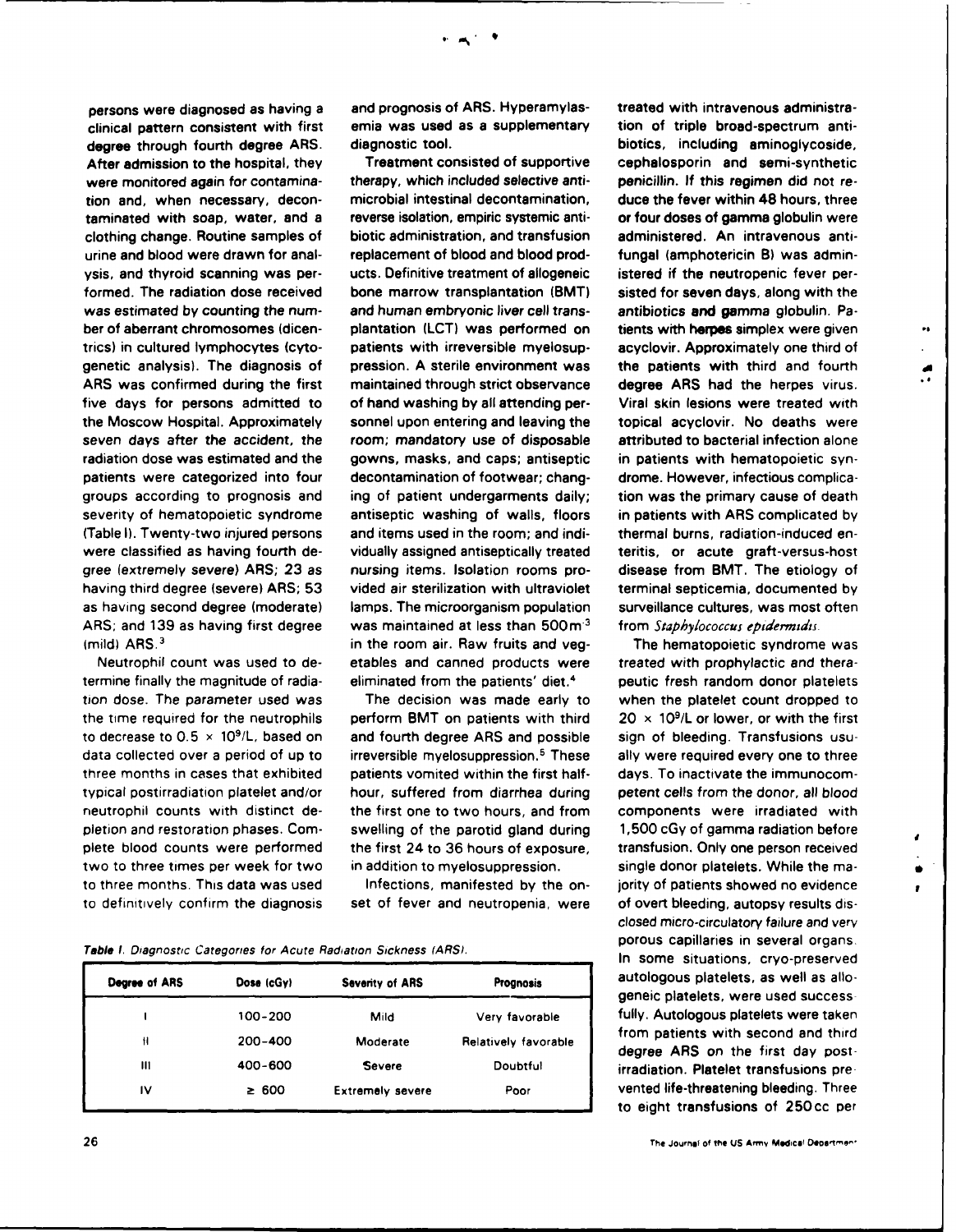with second and third degree ARS. No evidence of refractoriness developed. **A** considerable number of packed red blood cells were transfused in patients with second and  $t$ hird degree ARS accompanied by severe radiation burns.

Allogeneic BMT taken from **113 Iv 1000 BMT 18** Skin; **GI** injury random related donors was performed on 13 patients with third and fourth degree ARS. Additionally, six patients with fourth degree ARS received embryonic LCT, which contained stem cells and few immunocompe $t$ ent cells to decrease the risk of developing acute graft-versus-host disease (Table II). Fifty percent (seven patients) of the BMT patients died within 17 days of transplantation (15 to **25** days following radiation exposure) from acute radiation injury to lung, intestine, and/or skin. The remaining six patients did not have severe skin burns or intestinal injuries but received a total radiation dose estimated to be between 440 and 1,020 cGy. Two of the six patients survived BMT (having received 560cGy Both experienced transient partial en-<br>graftment of the transplanted mar-<br> $^{2}$ BMT from hapio +1 identical donor but own myelopolesis restored.<br> $^{3}$ BMT from HLA-identical donor. row before rejection **32** and **35** days 4 after BMT, respectively, with restoration of their own myelopoiesis **sLCT** from male, postmortem evidence of own myelopoisais **being** restored. after **28** days. These two patients are still alive at more than three planted marrow engrafted. While re- ity, duration, and recurrence, contriband one half years after the acci- covery of autologous myelopoiesis uted significantly to the overall pathodent.5 **A** 62-year-old female patient may occur following large doses of physiology and outcome of the patient. who received **LCT** lived for **30** days; radiation exposures, such as experi- Severe skin injuries were manifested postmortem findings showed evidence enced **by** those patients with third **by** diffuse hyperemia; secondary eryof regeneration of her own myelo- and fourth degree ARS, it is unknown thema; dry and wet desquamation poiesis, indicated **by** female cell karyo- if this occurred due to transient **en-** with blistering, ulceration, and necrotype. She had received a male donor graftment of transplanted stem cells. tic dermatitis; recurrent waves of ery-

## person were used to treat patients Table **It.** Transplantation Cases, Estimated Radiation Dose, and Outcome.

| Degree of ARS  | Dose $(cGy)$ | <b>Treatment</b> | Day of Death | <b>Cause of Death</b>   |
|----------------|--------------|------------------|--------------|-------------------------|
| IV             | 920          | <b>BMT</b>       | 15           | Skin; pneumonitis       |
| I۷             | 1200         | <b>BMT</b>       | 17           | Skin: GI injury         |
| IV             | 1180         | <b>BMT</b>       | 18           | Skin; GI injury         |
| IV             | 1000         | <b>BMT</b>       | 18           | Skin; GI injury         |
| Ш              | 550          | <b>BMT</b>       | 21           | Hemorrhage <sup>1</sup> |
| IV             | 830          | <b>BMT</b>       | 24           | Pneumonitis             |
| IV             | 660          | <b>BMT</b>       | 25           | <b>ARDS</b> ; toxicity  |
| Ш              | 440          | BMT <sup>2</sup> | 34           | Mixed infection; GVH    |
| IV             | 640          | BMT <sup>3</sup> | 48           | Mixed infection: GVH    |
| 1 <sup>V</sup> | 750          | BMT <sup>3</sup> | 86           | Mixed infection: GVH    |
| IV             | 1020         | BMT <sup>4</sup> | 91           | Mixed infection: GVH    |
| Ш              | 560          | BMT <sup>5</sup> | Alive        |                         |
| IV             | 870          | BMT <sup>5</sup> | Alive        |                         |
| IV             | 1110         | <b>LCT</b>       | 14           | Skin; GI injury         |
| IV             | >1000        | <b>LCT</b>       | 14           | Skin; GI injury         |
| IV             | 1370         | <b>LCT</b>       | 15           | Skin; GI injury         |
| IV             | 1240         | <b>LCT</b>       | 17           | Skin; GI injury         |
| IV             | 1090         | <b>LCT</b>       | 18           | Skin; GI injury         |
| IV             | 830          | LCT <sup>6</sup> | 30           | <b>Toxicity: ARDS</b>   |
|                |              |                  |              |                         |

and 870 cGy doses, respectively) from<br>haplo-identical female (sisters) donors. GVH = graft-versus-host: ARDS = acute respiratory distress syndrome (respiratory insufficiency).

BMT from haplo-identical donor but own myelopoiesis restored.

**SMT** from haplo-identical donor rejected, own myelopoiesis restored.

transplant. <sup>4</sup> 6 Radiation-induced skin injuries (beta thema; and after evidence of healing The effectiveness of BMT in an radiation burns) were seen only in of the primary lesions, edema, fever, emergency situation may be limited to combination with hematopoietic syn- and a worsening of the patient's **clin**patients receiving less than 900cGy drome radiation injury. Skin doses of ical picture.<sup>4</sup> Topical treatment was of gamma radiation with at least **1 %** radiation were estimated to be **10** to necessary, with glucocorticoids and of marrow stem cells remaining, no 20 times greater than bone marrow analgesia in the more severe cases. skin or intestinal radiation injuries, or whole-body doses, confirming the Pain control was relatively ineffecand no combined injury.<sup>7</sup> Seven of uncontrolled, nonuniform nature of tive, especially topical anesthesia, the **13** BMT patients died of skin and radiation accident exposure. These which seems to **be** typical for radiaintestinal injuries before the trans- skin injuries, according to their sever- tion injuries.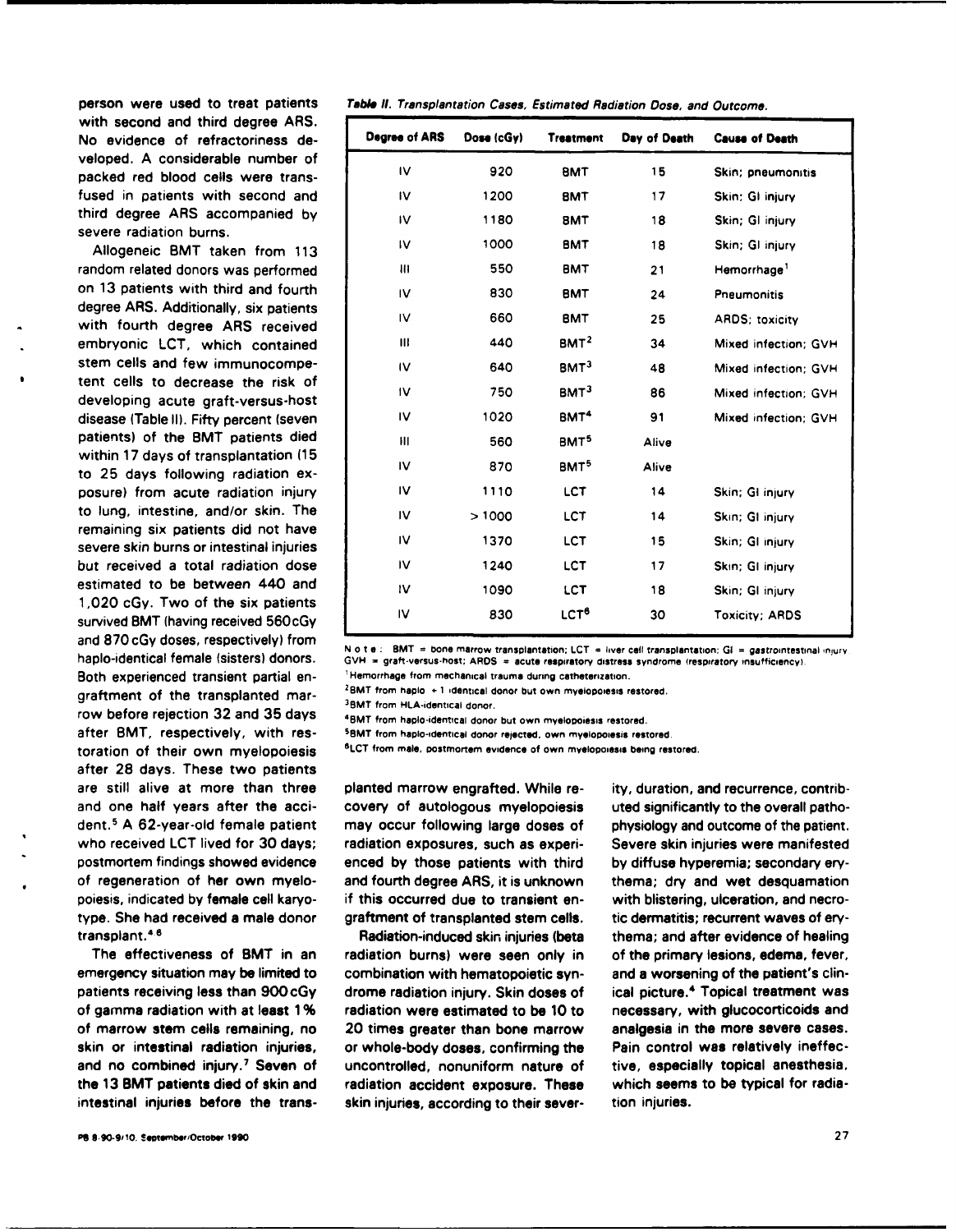tients with radiation burns on **>** 40% ment was indicated for the parotitis, made during the first year after the to 100% of body surface area.<sup>6</sup> If early which gradually resolved; salivation, accident. Patients usually had dyssecondary erythema over **>** 40% body however, recurred very slowly. trophic and ulcerative skin lesions, surface area was present, a clinical and Rapidly intense dyspnea with acute some with subcutaneous edema pripicture of febrile-toxemia, followed **by** respiratory insufficiency (adult respi- **marily** over the knees and feet. Skin hepatorenal insufficiency, encephal- ratory distress-like syndrome) was lesions were treated with agents that opathy with cerebral edema, coma, seen in seven patients with third and improved local **blood** circulation and **and** death resulted 14 to 48 days post- fourth degree ARS. This condition tissue trophism. Five patients sufirradiation. Plasmapheresis was used to rapidly progressed for two to three fered deep ulcers which required recontrol the hepatorenal insufficiency.<sup>1.4</sup> days leading to death. Postmortem peated plastic surgery. This treatment prolonged survival examination revealed enlarged blue The immunologic status of patients slightly but did not prevent death lungs with interstitial edema but no with second, third, and fourth degree from encephalopathic coma. The destruction of mucous membranes of ARS, tested 1 to **1.5** years after the acburns may have been the primary the trachea and bronchi. These pa- cident showed a persistent decrease cause of death in some cases; how- tients also had severe skin and in- in T-helper lymphocytes with an inever, in most cases, the burns were testinal radiation injuries. The crease in T-suppressor lymphocyte associated with severe hematopoietic Beta radiation caused early damage activity and a significant decrease in syndrome and severe acute gastro- to the eye tissues; erythema of the the helper-suppressor ratio. However, intestinal syndrome (enteritis). eyelid, with increased vasculature of there was no evidence of a decrease

syndrome was the life-threatening changes were manifested **by** waves the T- and B-subpopulations. These manifestation of ARS, with severe of erythema, hyperpigmentation, and changes in lymphocyte helper and diarrhea suggesting a radiation dose scaling. Partial epilation of the eye- suppressor populations were not seen greater than **1,000** cGy. **All** of these brows was transient, and all patients in patients with first degree ARS. Durpatients died within three weeks of ir- retained their eyelashes. (Scalp hair ing the follow-up period, no severe or radiation. When the enteritis persisted growth recovered fully.) Other eye life-threatening infections were noted. in spite of supportive fluid and elec- changes noted were decreased cor- Immunocorrective therapy was atcaused solely **by** the gastrointestinal tion-induced keratitis, which regressed several cases. Respiratory infections syndrome. **over one to two months without corneal occurred in three of eight patients** 

ARS had, in addition to the rubbery with hemorrhage and plasma disondary bacterical and viral infections, one year postirradiation. ARS in a massive casualty situation.

Bums were fatal in the **19** of **56** pa- suiting hyperamylasemia. 8 No treat- Periodic follow-up examinations were

Large amounts of thick rubber-like opacification. Treatment for the eye with third and fourth degree ARS and mucous formed in the oropharyngeal changes included topical ointments to only one of 22 patients with second area of about **82** patients and in some the eyelid skin and eyedrops of 20% degree ARS. **A** competent immune cases resulted in respiratory difficulty. albucid, sophradex, and vitamin solu- system remains critical in enhancing Initially, some patients showed be- tions into the conjunctival cavity.<sup>4</sup>microbial and viral resistance during nign acute radiation-induced inflam- One severely ill patient with fourth convalescence of the irradiated pamation of cheeks, tongue, and gums. degree ARS, who survived the acute tient. **A** plan of long-term follow-up Those having third and fourth degree phase, developed angioretinopathy observation remains in effect. mucous plugs, painful erosions and charges about five months post- **Conclusion** ulcers of oral mucosa, which required irradiation. He also had persistent The consequences ot the Chernobyl sterile saline irrigation and frequent low diastolic pressure in the central radiation accident provide data on a debridement. In a significant number retinal artery. He is one of the two large group of critically ill patients of patients this radiation-induced in- surviving BMT patients. No radiation- who received uniform whole-body irflammation was complicated **by** sec- induced lens changes were observed radiation and required treatment of

In one third of the patients with Convalescence of three to four The event afforded the opportunity to severe hematopoietic syndrome, her- months was required for those pa- learn many lessons regarding the petic lesions formed massive crusts tients with first and second degree biomedical effects of ionizing radiaon the lips and face about three to ARS; a much longer period was tion and to clarify many aspects about four days postirradiation. Patients necessary for those having third and the early radiobiclogical effects in with fourth degree ARS and herpetic fourth degree ARS. The majority of humans. The accident also provided lesions also developed radiation-induced the patients have resumed work but data on severe and extensive beta parotitis, inability to salivate, and re- cannot work with radiation sources. radiation skin injuries, which com-

 $\bullet$ 

 $\bullet$ 

In ten patients, the gastrointestinal the lid, and conjunctiva. Cutaneous in the absolute lymphocyte level or in trolyte therapy, death may have been neal sensitivity and superficial radia- tempted using T- and B-activin in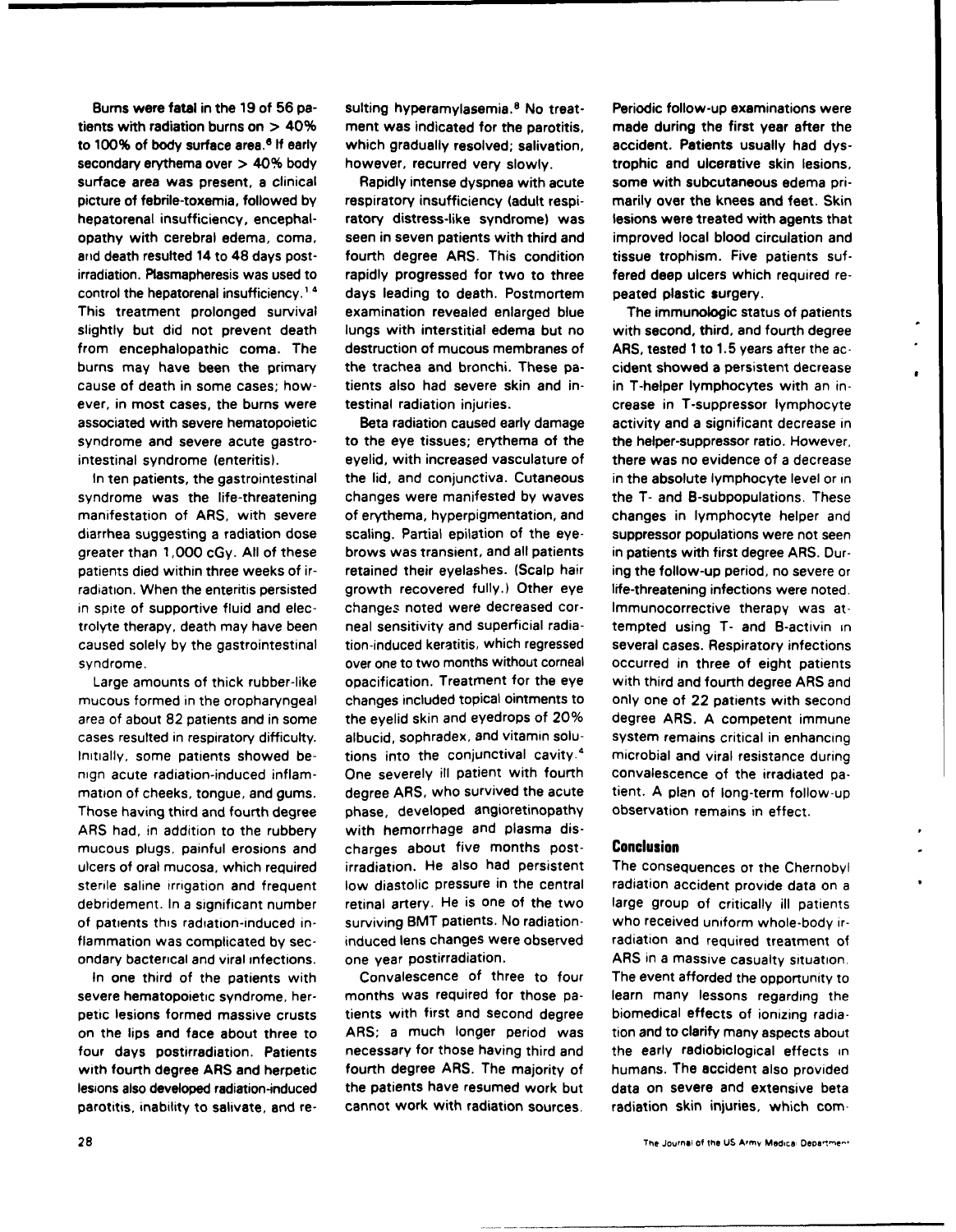plicated the course of illness and **REFERICES**<br>
plicated the course of liness and significant role in the death<br>
of 19 of the distinct of line in the death of the distinct of the interfect of the course of the Simplinis c

- 
- 
- 
- 

- 
- 
- 
-